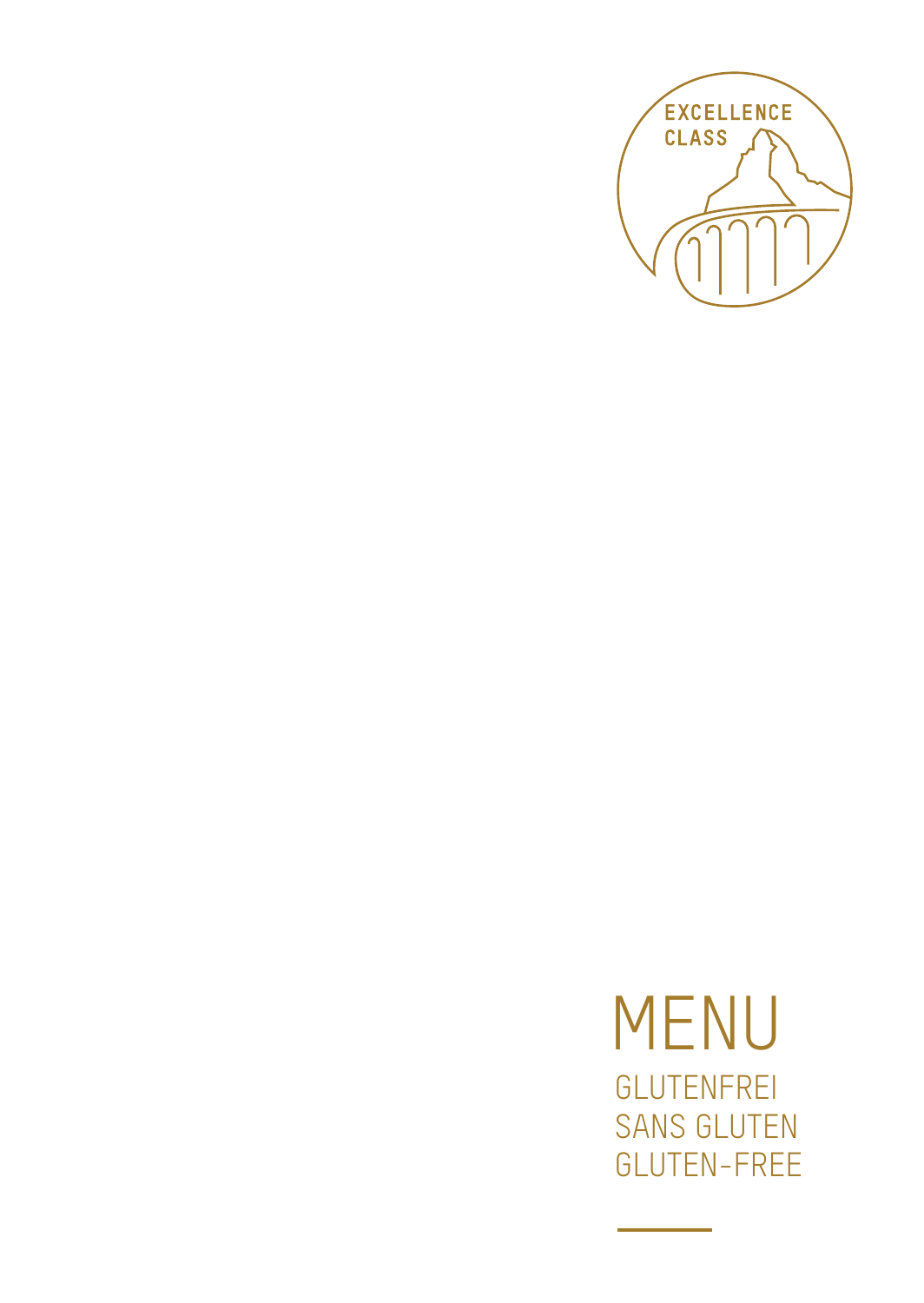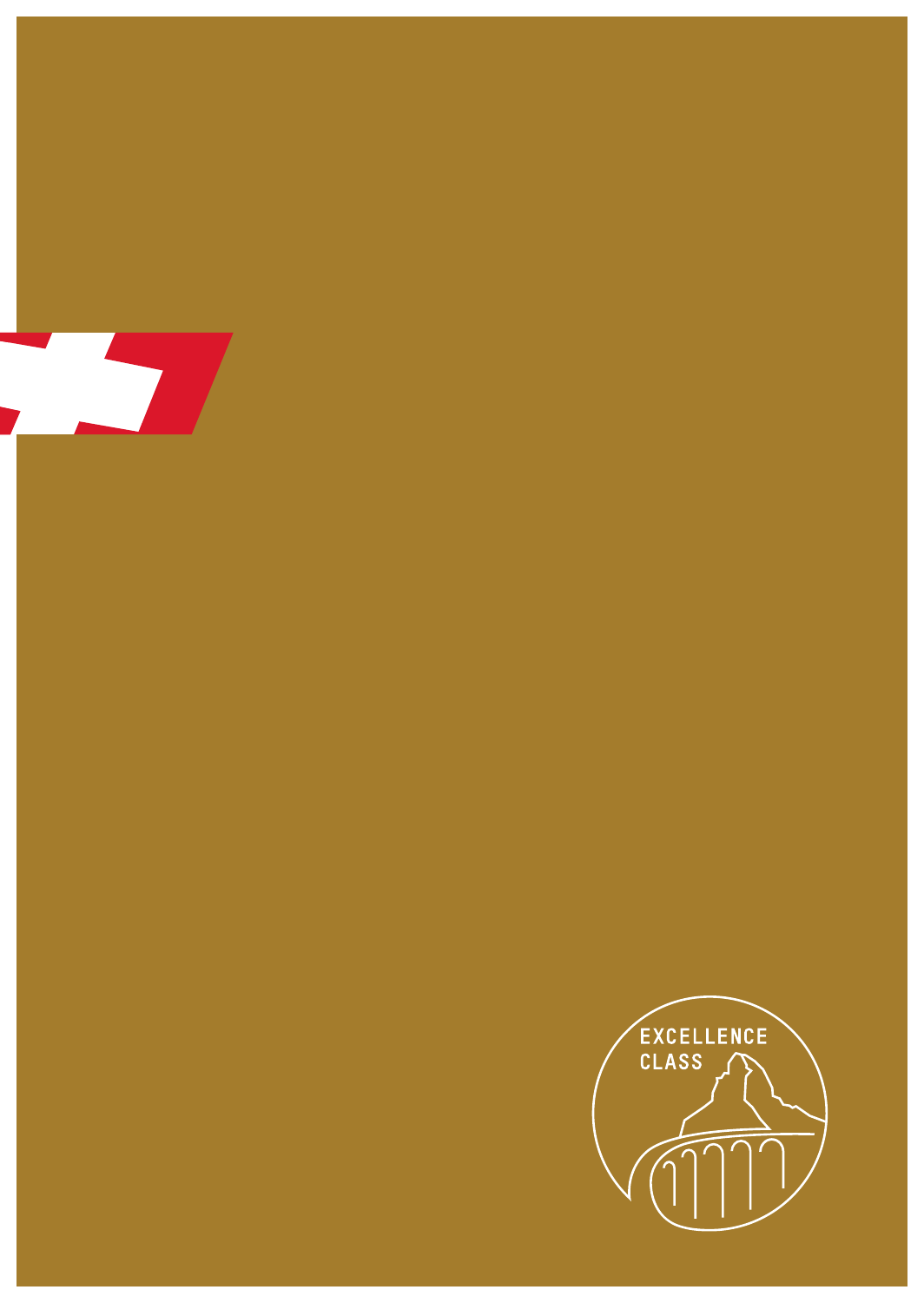# EXCELLENCE CLASS

### **EXCELLENCE CLASS APEROPLÄTTCHEN MIT TATAR UND GEWÜRZ-NUSSMISCHUNG**

Assiette apéritive Excellence Class avec tartare et noix épicées Excellence Class starter plate with tartar and mixed spiced nuts

## **IN DER SCHWEIZ GERÄUCHERTE FORELLE**

mit ofengerösteten Randen, Apfel, Salat und Meerrettich-Frischkäse Truite fumée en Suisse avec betteraves rôties au four, pomme, salade et fromage frais au raifortand Trout smoked in Switzerland with oven-roasted beetroots, apples, salad and horseradish cream cheese

#### **TOMATEN-LINSEN-SUPPE**

mit Papadams (Chips aus Linsen) Soupe aux lentilles à la tomate avec pappadums (chips de farine de lentilles) Tomato lentil soup with papadums (lentil chips)

#### **RINDSFILET (CH)**

mit Trüffel-Kartoffelstampf, Rüebli, Frühlingszwiebeln Filet de bœuf (CH) avec purée de pommes de terre à la truffe, carottes et oignons nouveaux Beef Tenderloin (CH) with mashed potatoes and truffle oil, carrots, spring onions

# **KÄSEPLATTE**

mit Bündner Bergkäse, Viamala Mutschli, Langwieser Bio-Schafskäse und Aletsch Hobelkäse mit Tomaten-Aprikosen Chutney

Assiette de fromages, avec fromage de montagne des Grisons, mutschli Viamala, fromage de brebis bio de Langwies et fromage à rebibes Aletsch avec chutney tomates-abricots

Cheese plate, with Grisons mountain cheese, Viamala cheese, organic Langwieser ewe's milk cheese and shaved Aletsch cheese with tomato-apricot chutney

#### **ERDBEER-RAHM-SCHNITTE**

Fraisier Strawberry cream cake

#### **AFTERNOON TEA**

Gebrannte Mandeln und Bündner Bergkräutertee Afternoon Tea Amandes pralinées et infusion aux herbes des montagnes des Grisons Afternoon Tea Roasted almonds and Graubünden herb tea